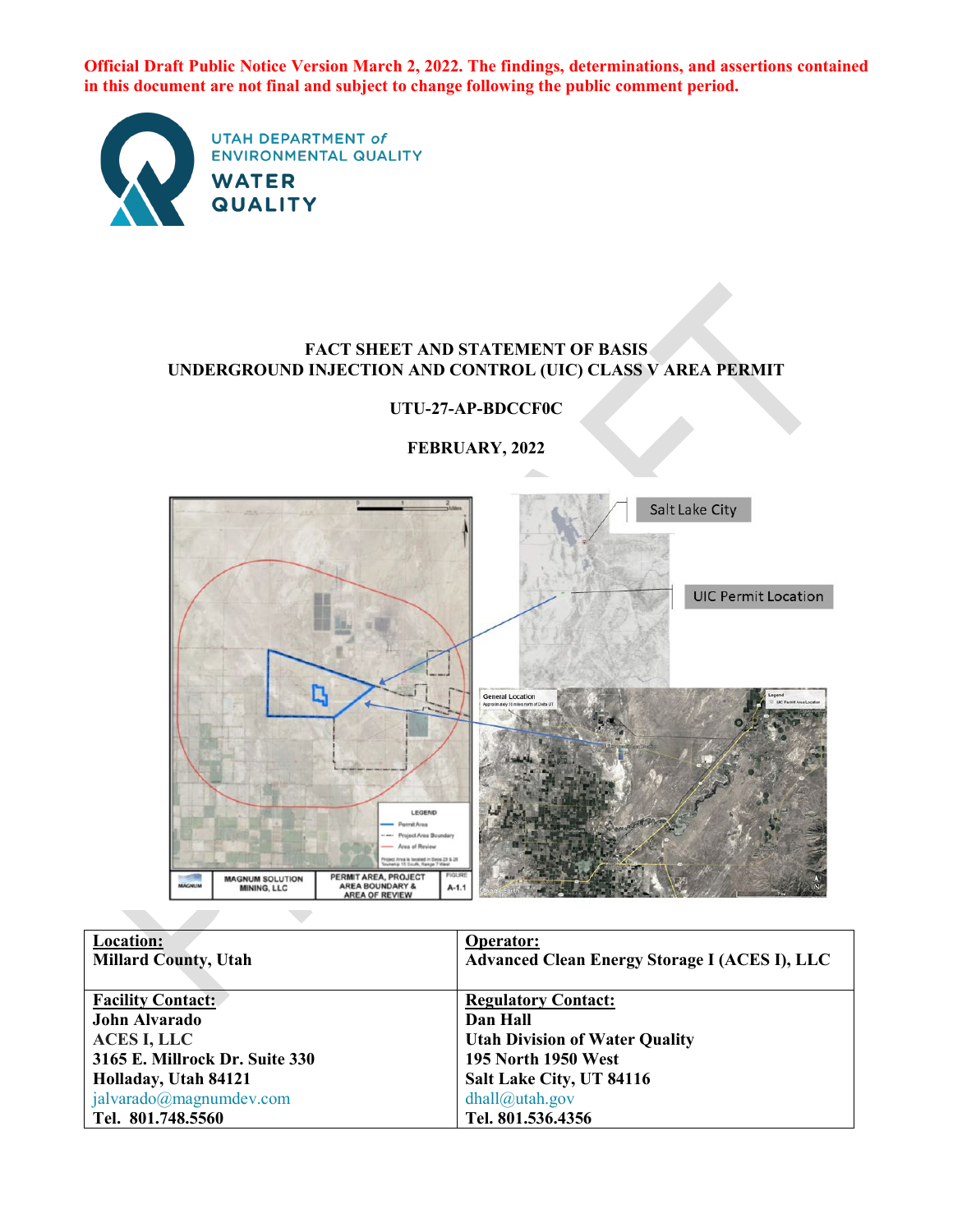## *I. Purpose of the Fact Sheet*

Pursuant to section §124.8 of the Underground Injection Control (UIC) regulations in Title 40 of the Code of Federal Regulations (CFR) which is incorporated by reference in the Utah UIC Administrative Rules (R317-7), the purpose of this fact sheet is to briefly describe the principal facts and considerations that went into preparing this Class V Permit (Permit) by the Division of Water Quality (DWQ), the UIC permitting authority. To meet these objectives, this fact sheet contains a description of the permitted facility, a description of the injectate, information on the permitting process, a statement of basis for setting permit conditions. This Permit was drafted under UIC permit regulations for Class V injection wells associated with the production of electric power (R317-7-3.5.M and 40 CFR 146.5(e)(12) by Utah UIC Director authority as incorporated by R317-7-1.8.

## *II. Brief Description of the Facility*

ACES I plans to inject, store and withdraw hydrogen from underground storage caverns constructed in a tectonically thickened salt body located approximately 9 miles north of Delta, Utah in Millard County and at depths greater than 3,000 feet below the surface. The construction of these caverns is permitted by ACES I's solution mining UIC Class III Permit UTU-27AP-718D759.

# *III. Description of Injectate*

The storage caverns are created by solution mining with fresh water under the UIC Class III Permit which limits cavern capacity by imposing strict cavern diameter to pillar width (salt mass between caverns) ratios and standoff distances to the edge of the salt formation itself. Brine created by the solution mining process is stored in nearby surface solar evaporation ponds which are regulated by Ground Water Discharge Permit UGW270010. The completed caverns are then used to store and recover gaseous hydrogen by injection and recovery under pressure as regulated by this UIC Class V permit. The hydrogen is generated on site by electrolysis of water and is used to generate electricity by combustion. The total storage volume in the two caverns (H-1 and H-2) that will be constructed for this project is 11 million barrels. The limits of total hydrogen capacity and injection and withdrawal rates by mass and volume are constrained by the total cavern volume, the maximum allowable hydrogen gas pressure (Specified in the Storage Cavern Field Operating, Monitoring and Reporting Plan (SCFOMRP) which is Permit Attachment C)

## *IV. Information on the Permitting Process*

The draft Class V Permit was prepared by the DWQ for public notice and public comment according to 40 CFR 124.10 which is incorporated by reference by R317-7-1. Public comments will be accepted by the DWQ for 30 days following the first day of public notice in the local newspaper that serves the affected community. A hearing may be held by the DWQ if public comments are substantial and the Draft Permit requires revision based on these comments.

## *V. Statement of Basis for Establishing Permit Conditions*

The basis for issuing the UIC Class V permit for hydrogen storage is to ensure compliance with the Utah UIC administrative rules for Class V injection well activities, R317-7. Praxairs' Underground Gas Storage Facility, Hydrogen Storage Lease, Well No. 1, Moss Bluff Field, Liberty County Texas is the most current and operational salt cavern hydrogen storage facility existing in the nation has developed a methodology for the monitoring of wells and caverns which were used to inform the development of the permit conditions where they apply to the injection and recovery of pressurized hydrogen in solution mined salt caverns. These state-of-the-art methodologies have been required in the Permit to ensure well and cavern integrity and stability and protection of USDWs.

The following gas and hydrogen cavern storage regulation, construction, operation, monitoring and mechanical integrity testing procedures and methodologies were reviewed and modified to develop this Class V Permit: